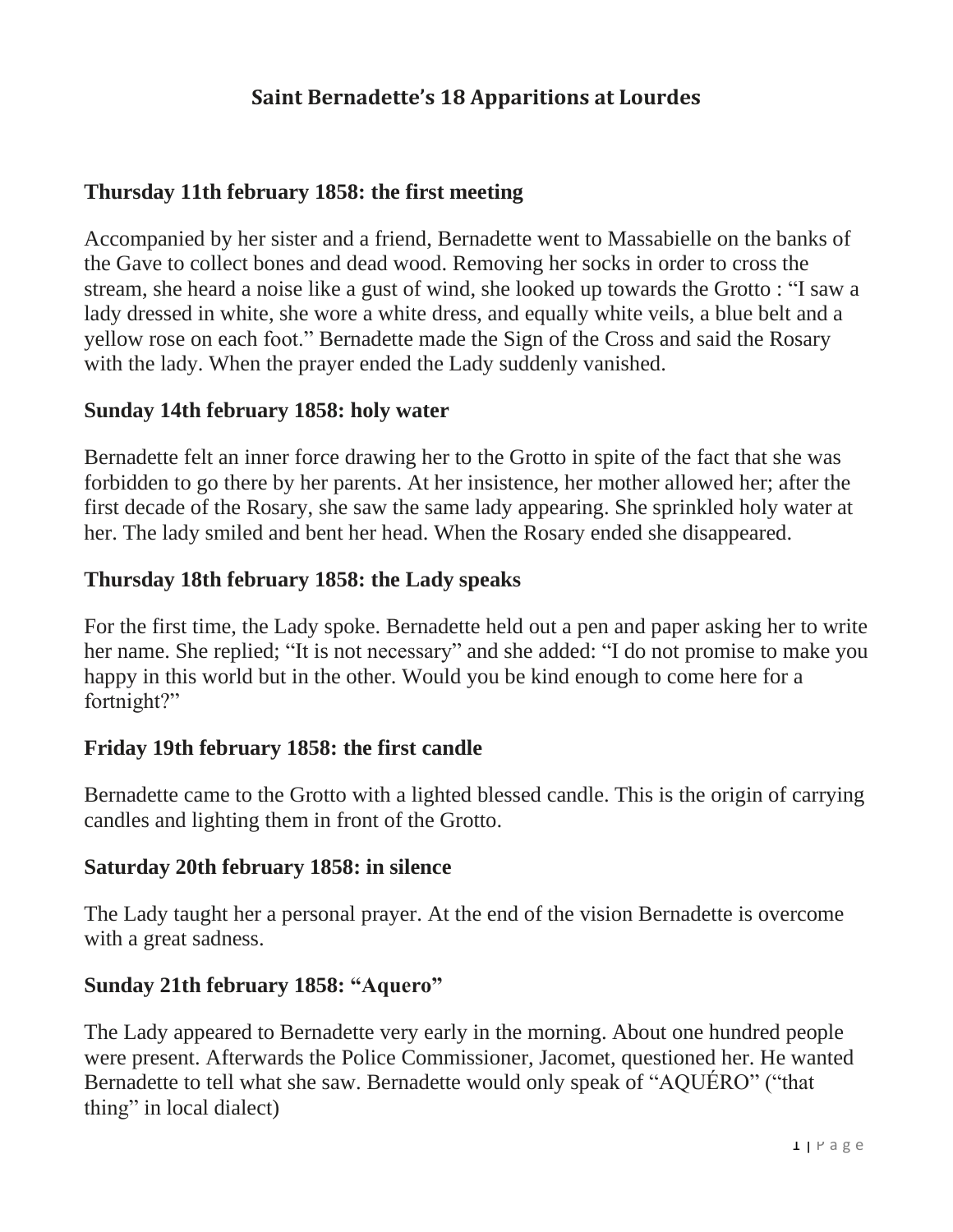# **Tuesday 23th february 1858: the secret**

Surrounded by 150 persons, Bernadette arrived at the Grotto. The Apparition reveals to her a secret "only for her alone".

### **Wednesday 24th february 1858: «Penance !»**

The message of the Lady: "Penance! Penance! Penance! Pray to God for sinners. Kiss the ground as an act of penance for sinners!"

#### **Thursday 25th february 1858: the spring**

Three hundred people were present. Bernadette relates; "She told me to go, drink of the spring  $(...)$  I only found a little muddy water. At the fourth attempt I was able to drink. She also made me eat the bitter herbs that were found near the spring, and then the vision left and went away." In front of the crowd that was asking "Do you think that she is mad doing things like that?" she replied; "It is for sinners."

#### **Saturday 27th february 1858: silence**

Eight hundred people were present. The Apparition was silent. Bernadette drank the water from the spring and carried out her usual acts of penance.

#### **Sunday 28th february 1858: the ecstasy**

Over one thousand people were present at the ecstasy. Bernadette prayed, kissed the ground and moved on her knees as a sign of penance. She was then taken to the house of Judge Ribes who threatened to put her in prison.

#### **Monday 1st march 1858: the first miracle**

Over one thousand five hundred people assembled and among them, for the first time, a priest. In the night, Catherine Latapie, a woman from Loubajac, 7 kilometres away , went to the Grotto, she plunged her dislocated arm into the water of the spring: her arm and her hand regained their movement.

#### **Tuesday 2nd march 1858: message to the priests**

The crowd becomes larger and larger. The Lady asked her: "Go and tell the priests that people are to come here in procession and to build a chapel here." Bernadette spoke of this to Fr. Peyramale, the Parish Priest of Lourdes. He wanted to know only one thing: the Lady's name. He demanded another test; to see the wild rose bush flower at the Grotto in the middle of winter.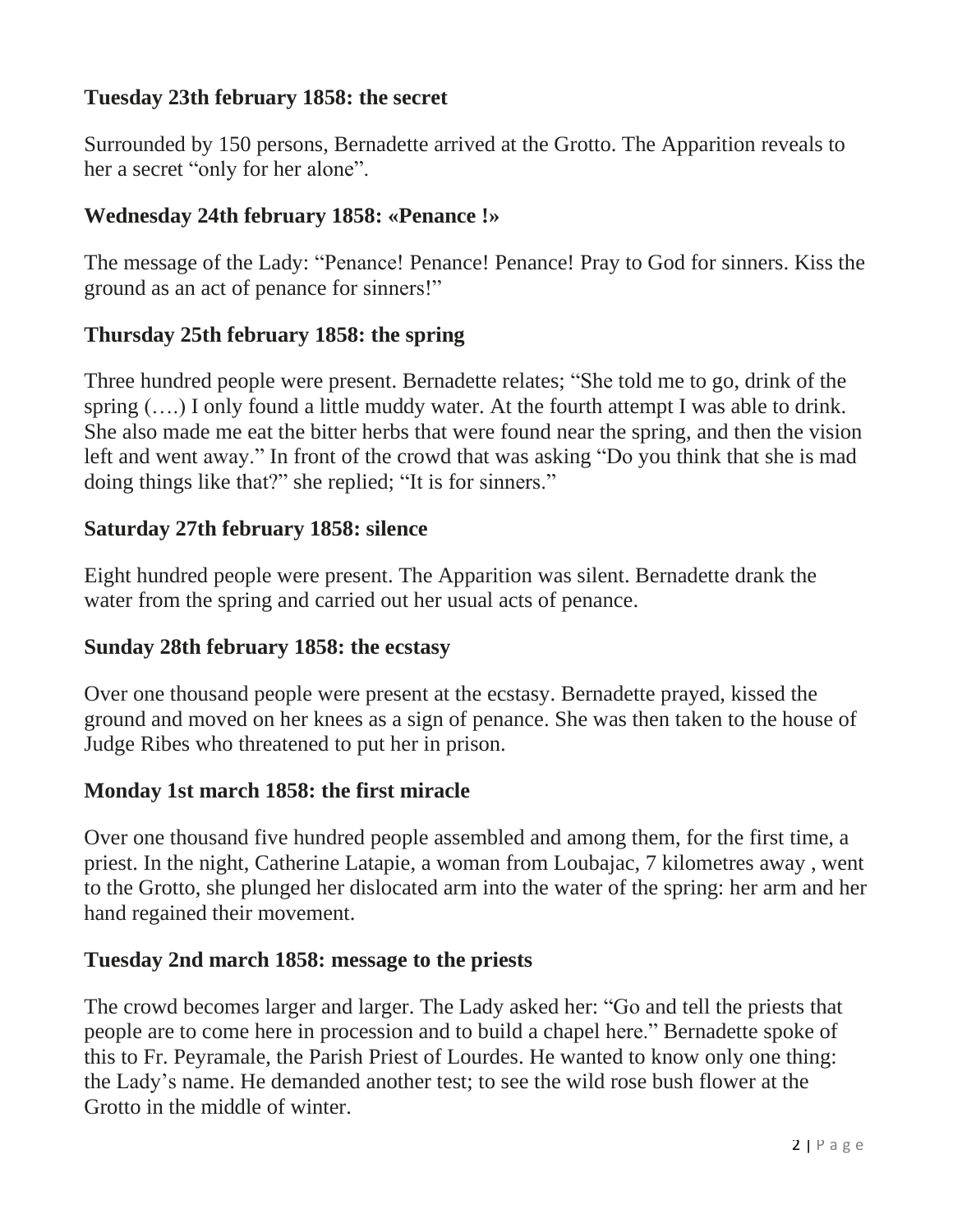# **Wednesday 3rd march 1858: a smile**

From 7 o'clock in the morning, in the presence of three thousand people, Bernadette arrived at the Grotto, but the vision did not appear! After school, she heard the inner invitation of the Lady. She went to the Grotto and asked her again for her name. The response was a smile. The Parish Priest told her again: "If the Lady really wishes that a chapel be built, then she must tell us her name and make the rose bush bloom at the Grotto."

### **Thursday 4th march 1858: the day all were waiting for !**

The ever-greater crowd (about eight thousand people) waited for a miracle at the end of the fortnight. The vision was silent. Fr. Peyramale stuck to his position. For twenty days Bernadette did not go to the Grotto, she no longer felt the irresistible invitation.

### **Thursday 25th march 1858: the name they waited for !**

The vision finally revealed her name, but the wild rose bush, on which she stood during the Apparitions, did not bloom. Bernadette recounted : "She extended her arms towards the ground, then joined them as though in prayer and said Que soy era Immaculada Concepciou (I am the Immaculate Conception)". The young visionary left and, running all the way, repeated continuously the words that she did not understand. These words troubled the brave Parish Priest. Bernadette was ignorant of the fact that this theological expression was assigned to the Blessed Virgin. Four years earlier, in 1854, Pope Pius IX declared this a truth of the Catholic Faith (a dogma).

## **Wednesday 7th april 1858: the miracle of the candle**

During this apparition, Bernadette had to keep her candle alight. The flame licked along her hand without burning it. A medical doctor, Dr. Douzous, immediately witnessed this fact.

### Testimony of Dr. Pierre Douzous"

"Bernadette seemed to be even more absorbed than usual in the Appearance upon which her gaze was riveted. I witnessed, as did also every one else there present, the fact which I am about to narrate. She was on her knees saying with fervent devotion the prayers of her Rosary which she held in her left hand while in her right was a large blessed candle, alight. The child was just beginning to make the usual ascent on her knees when suddenly she stopped and, her right hand joining her left, the flame of the big candle passed between the fingers of the latter. Though fanned by a fairly strong breeze, the flame produced no effect upon the skin which it was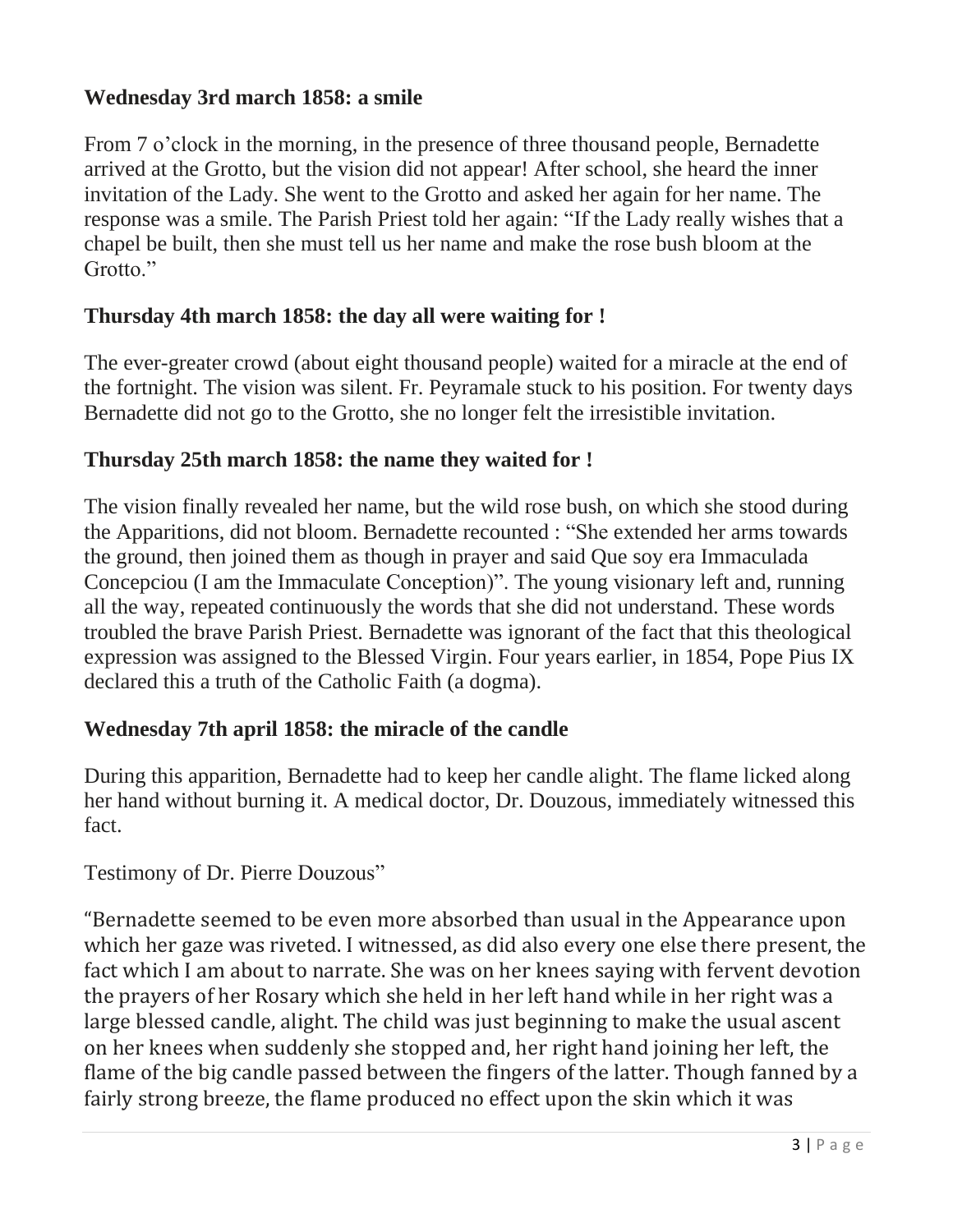touching. Astonished at this strange fact, I forbade anyone there to interfere, and taking my watch in my hand, I studied the phenomenon attentively for a quarter of an hour. At the end of this time Bernadette, still in her ecstasy, advanced to the upper part of the Grotto, separating her hands. The flame thus ceased to touch her left hand. Bernadette finished her prayer and the splendour of the transfiguration left her face. She rose and was about to quit the Grotto when I asked her to show me her left hand. I examined it most carefully, but could not find the least trace of burning anywhere upon it. I then asked the person who was holding the candle to light it again and give it to me. I put it several times in succession under Bernadette's left hand but she drew it away quickly, saying 'You are burning me!'. I record this fact just as I have seen it without attempting to explain it. Many persons who were present at the time can confirm what I have said."

On 8 June 1858, the mayor of Lourdes barricaded the grotto and stationed guards to prevent public access. Visitors were fined for kneeling near the grotto or talking about the grotto.<sup>[19]</sup>

# **Friday 16th july 1858 : the final apparition**

Bernadette received the mysterious call to the Grotto, but her way was blocked and closed off by a barrier. She thus arrived across from the Grotto to the other side of the Gave. "I felt that I was in front of the Grotto, at the same distance as before, I saw only the Blessed Virgin, and she was more beautiful than ever!"

## **Later developments**

The grotto reopened to the public in October 1858 by order of Emperor Louis Napoleon III. Bernadette received no further apparitions after the 18th appearance (on 16 July 1858), and she did not feel any desire to visit the grotto afterwards. The people, however, kept on visiting. In 1866, Bernadette left Lourdes to join the Sisters of Charity and Christian Instruction in Nevers, France.

## **Response of Bishop's Commission:**

"After having sought the light of the Holy Spirit and the assistance of the Blessed Virgin, we have declared and do declare that which follows -

"We judge that Mary, the Immaculate Mother of God, did really appear to Bernadette Soubirous on the 11th February 1858 and on certain subsequent days, eighteen times